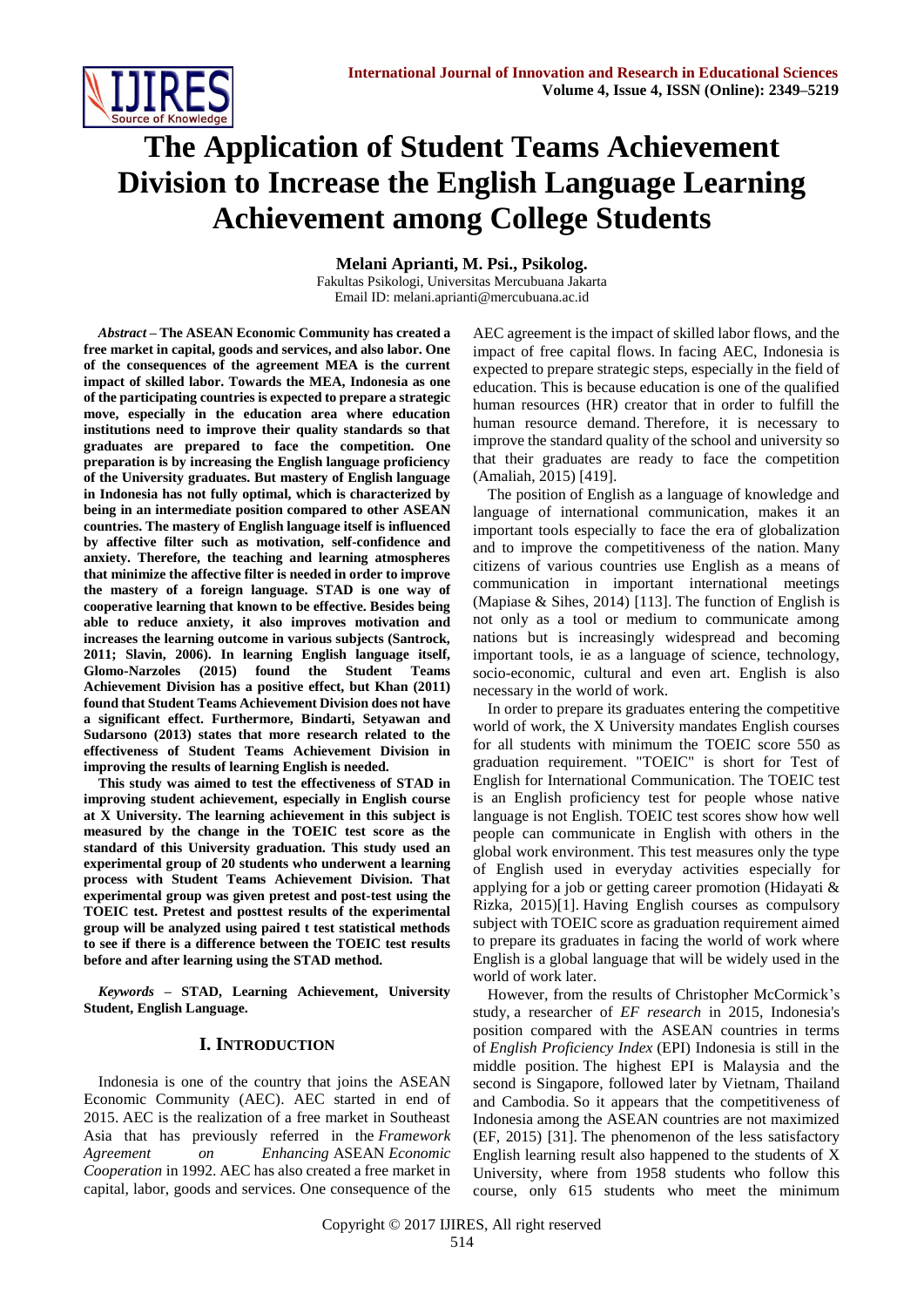

graduation score (550 TOEIC Score), the rest of the students can not reach the minimum TOEIC score as required (X University Language Center, 2016) [1]. From result of Sulistiyono's research (2013) regarding student's satisfaction of studying in the X University showed that student satisfaction level is 75,26% and it is suggested that lecturer pay attention to student's capability to study and pay attention to part of lecture material that is not yet understood by student [249-252].

Students generally are weak in English language learning were found in many parts of the world, especially for the countries that English is not spoken as the mother tongue. It has been generally well-known that most people faced some problems in learning Englishas a second or foreign language in non-English speaking countries (Rany, Lai Mei & Zainoel Abidin, 2013) [179-181]. Indonesia uses Bahasa Indonesia as a national language and Indonesia is also noteworthy in being the only country of ASEAN that has not made English a compulsory part of the primary curriculum (Kirkpatrick, 2012) [7]. Therefore it is necessary to conduct research that can explore the ways of teaching that can improve the academic achievement of students especially in English subjects to improve their English skills in order to prepare themselves in facing AEC.

Krashen (2009) [30] explains that the mastery of a person's foreign language will be more effective if affective filters can be minimized. Motivation, low anxiety and high confidence (positive) give low affective filters so that the learning environment that causes these things will support the use of inputs to improve language acquisition. Further more, Krashen (2009) [33] also describes that affective variable is important in the teaching of foreign languages where the input factors of language is an important factor (input hypothesis), but the affective filter factor *(affective filter hypothesis)* that allows the input is utilized or not in the learning process. Thus, affective factors play a role as a determinant of input acquisition. Motivation, trust and anxiety of individuals when learning a language is one of those affective factors. Therefore, Krashen (2009) [31] states that the purpose of teaching is not only to provide inputs of lesson material to be understood but also to create a situation that encourages low input acquisition filters. Therefor, effective language teachers now not only need to provide the material but also need to create an atmosphere of learning that does not make students feel anxious (Krashen, 2009)[32].

In order to increase English language learning achievement, the researchers are interested in knowing more about the effectiveness of the learning model *Student Teams Achievement Division (STAD)* in improving student achievement, especially in the subject of English. Santrock (2011) [343] and Slavin (2006) [272] states that *STAD* is one form of effective cooperative learning method. Cooperative learning can minimize affective filters as reported by Orariwatnakul & Witchadee (2012) [93] that mentioned affective learning provides a secure learning situation with opportunities to discuss, create and think in groups rather than individual learning in the classroom. In such situations, students are more comfortable to learn and try new ideas. Mastery of language can occur in a situation

that is mutually supportive, friendly, motivating, communicative, developmentally appropriate stage and full of feedback. In addition, In Satrock (2011) [342] stated that *STAD* as a form of cooperative learning also increase the motivation of students.

Furthermore, Santrock (2011) [343] explains that cooperative learning itself can be effective when rewards are given to groups and each individual plays a role. In *Student Teams Achievement Division,* the group with the highest score will be awarded and the reconition score that the group receive is depend by the team member improvement score (Slavin, 2006 [272]; Santrock, 2011[343]). Thus *Student Teams Achievement Division* in mentioned as an effective form of cooperative learning (Slavin, 2006). Slavin (2006) [272] and Santrock (2011) [343] also explained that cooperative learning can improve student learning outcomes in various fields. Santrock (2011) [343] explains further that the *Student Teams Achievement Division* is very effective in learning situations with specific goals or problems with specific answers, such as math, language, geography and science (Santrock, 2011)[343].

Results of previous studies related English language subjects, Glomo-Narzoles (2015) [6] states that the *Student Teams Achievement Division* has a positive influence on the results of English learning. While Khan (2011) [213] found that *Student Teams Achievement Division* does not have a significant effect on English learning results. Furthermore, Bindarti, Setyawan and Sudarsono (2013) [220] suggested that more research is needed to be done related to the effectiveness of *Student Teams Achievement Division* in improving the English learning results.

Based on the description above, the researchers wanted to examine further whether the application of *Student Teams Achievement Division* can improve the academic performance of students who are currently taking English language courses in X University.

## **II. METHOD**

### *A. Research Methods*

This study was using quasi-experimental research method where participants were not randomly selected (Creswell, 2014) [215]. The design of this study was *one group pretest and post test design.* In this design, a pretest and post test was executed to measure the students English capability before and after the intervention*.* Measurements were made by giving the TOEIC test. Participants in the experimental group will be manipulated by the provision of course materials in English with *Student Team Achievement Division* methods for five sessions. After given the English course material using of *Student Team Achievement Division* method up to 5 sessions, the group were measured again *(posttest)* by giving the same TOEIC test to see each participant score after receiving the learning sessions using STAD. The score were analyzed using statistical analysis.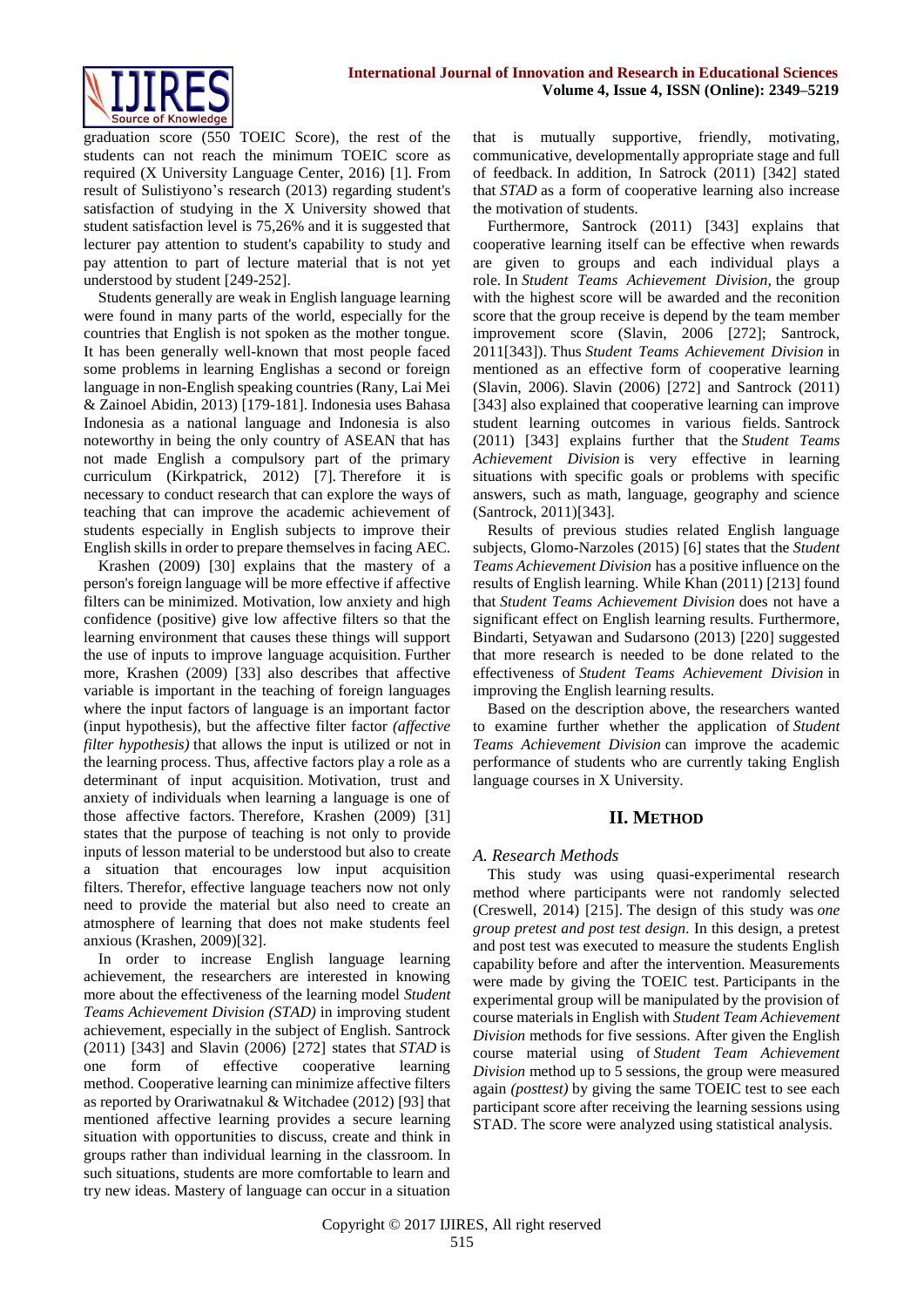

| $300$ and $300$ and $300$ and $300$ |     |                                               |                 |  |  |  |  |  |  |
|-------------------------------------|-----|-----------------------------------------------|-----------------|--|--|--|--|--|--|
| Table 1. Research design            |     |                                               |                 |  |  |  |  |  |  |
| Group                               | O 1 |                                               | $\Omega^2$      |  |  |  |  |  |  |
| experiment                          |     | Pretest Student Teams Achievement<br>Division | <b>Posttest</b> |  |  |  |  |  |  |

# *B. Research Participants*

Characteristics of the subjects in this study were (a) X university students who followed English courses (b) Never fail or repeated English courses before and (c) were 18-23 years old. Feldman, Martorell, & Papalia (2012) mentions early adulthood at age 18 to about age 40. Early adult age is a critical age of language ability and at this stage, one of the developmental tasks is work adjustment where students have started preparing themselves against the world of work (Feldman, Martorell, & Papalia, 2012).

The sampling technique in this study was nonprobability purposive sampling*,* where the subjects were selected based on specific criteria set by the researchers. The population in this study was one class consisting of 20 students. The determination of group members in this experimental group was using matching techniques. The experimental group in this study were selected because the group members did not fail or ever repeated the English subjects before, therefore, it is assumed that their English competency were equivalents. *C. Measurement Research*

The English learning achievement in this study was measured using the TOEIC test. TOEIC has 200 statements using multiple choice to answer the question. The statements consist of 100 questions to test listening skill and 100 questions to test reading skill. The questions presented in closed question form by providing four alternative answers a, b, c and d.

## *D. Data Analysis Process*

Data obtained based on pretest and post test results will be analyzed using SPSS 15.00 program. Pretest and post test data results from TOEIC test scores were analyzed using *Paired Sample T Test* to determine differences in the TOEIC data from the pretest and post test experimental group result, before and after using Student Team Achievement Division in learning in order to see the effectiveness of the *Student Team Achievement Division* in increasing the students English learning achievement.

# **III. RESULTS**

# *A. Quantitative Analysis Result*

The data of this research is the TOEIC score of experimental group students who get lessons using STAD method. After the pre-test and post-test carried out, the obtained data was analyzed using *Paired Sample T Test* to see the difference in student learning as measured from the TOEIC scores before and after the learning process using STAD method.

Table 2. Overall TOEIC test *Pre-test* and *post test* scores data Analysis

| <b>Paired Samples Test</b> |      |                                                                                                                                                                                                                             |  |  |  |  |  |  |  |  |  |  |
|----------------------------|------|-----------------------------------------------------------------------------------------------------------------------------------------------------------------------------------------------------------------------------|--|--|--|--|--|--|--|--|--|--|
|                            |      | Sig.2<br><b>Paired Differences</b><br>df<br>tailed<br>Interval of the<br>Mean<br>Std.<br>Std.<br>Deviation Error<br>Lower<br>Upper<br>Mean<br>19.703<br>.000<br>19<br>$-7.473$<br>88.116<br>188.490 106.010<br>test 147.250 |  |  |  |  |  |  |  |  |  |  |
|                            |      |                                                                                                                                                                                                                             |  |  |  |  |  |  |  |  |  |  |
|                            |      |                                                                                                                                                                                                                             |  |  |  |  |  |  |  |  |  |  |
|                            |      |                                                                                                                                                                                                                             |  |  |  |  |  |  |  |  |  |  |
| Pair                       | Pre  |                                                                                                                                                                                                                             |  |  |  |  |  |  |  |  |  |  |
|                            |      |                                                                                                                                                                                                                             |  |  |  |  |  |  |  |  |  |  |
|                            | Post |                                                                                                                                                                                                                             |  |  |  |  |  |  |  |  |  |  |
|                            | test |                                                                                                                                                                                                                             |  |  |  |  |  |  |  |  |  |  |

From the results of *Paired Sample T-Test*, it is known that the correlation value is 0703 to 0001, which means there is significance relationship between the teaching method with the results of before and after test. From the testresult, It is also known that  $t = -7,473$  and  $p = 0.000$  <0.01 which means that there is a difference between the test results before and after the intervention and there is an increase in the results of learning achievement from the TOEIC score of the participants after given a learning process with STAD method. This indicates that giving STAD method in English subject can improve student's learning achievement.

Table 3. Data Analysis Pre-test and Post test sub test the ability to hear on the TOEIC test (listening skills) Paired Samples Test

|                    |       |           |                                         |       | танса вашвюз тем                |  |     |                 |
|--------------------|-------|-----------|-----------------------------------------|-------|---------------------------------|--|-----|-----------------|
| Paired Differences |       |           |                                         |       |                                 |  |     |                 |
|                    |       |           |                                         | Std.  | Interval of the                 |  |     |                 |
|                    |       |           | Std.                                    | Error |                                 |  |     | Sig.2<br>tailed |
|                    |       |           | Mean   Deviation   Mean   Lower   Upper |       |                                 |  | df  |                 |
| Pair               | Pre 1 | $-62.250$ | 38.302                                  |       | 8.565 - 80.176 - 44.324 - 7.268 |  | -19 | .000            |
|                    | test  |           |                                         |       |                                 |  |     |                 |
|                    | Post  |           |                                         |       |                                 |  |     |                 |
|                    | test  |           |                                         |       |                                 |  |     |                 |

Based on the results of *Paired Sample T-Test* on the TOEIC listening sub-tests pre-test and post-test score, it is known that the correlation value is 0.875 with 0.000, significance score which means there is a very good relationship between the teaching methode with the results of TOEIC listening subtest score. From the data analysis, it is obtained that the t score is -7.268 and p score is 0.000 which means that there is a difference between the results of listening sub test before and after the intervention and there is an increase in listening sub test results. It is seen through the Participants TOEIC score especially on the listening sub test after they were taught using STAD method. This indicates that STAD method applied in teaching English Language is effective to improve student achievement, especially in listening skills sub test.

Table 4. *Pre test* and *Post test* TOEIC reading skill sub test data analysis

| <b>Paired Samples Test</b> |                           |           |           |       |                                    |       |  |  |        |  |
|----------------------------|---------------------------|-----------|-----------|-------|------------------------------------|-------|--|--|--------|--|
|                            | <b>Paired Differences</b> |           |           |       |                                    |       |  |  |        |  |
|                            | Interval of the<br>Std.   |           |           |       |                                    |       |  |  |        |  |
|                            |                           |           | Std.      | Error |                                    |       |  |  | Sig.2  |  |
|                            |                           | Mean      | Deviation | Mean  | Lower                              | Upper |  |  | tailed |  |
| Pair                       | Pre l                     | $-85.000$ | 67.180    |       | 15.022 -116.441 -53.559 - 5.658 19 |       |  |  | .000   |  |
|                            | test                      |           |           |       |                                    |       |  |  |        |  |
|                            | Post                      |           |           |       |                                    |       |  |  |        |  |
|                            | test                      |           |           |       |                                    |       |  |  |        |  |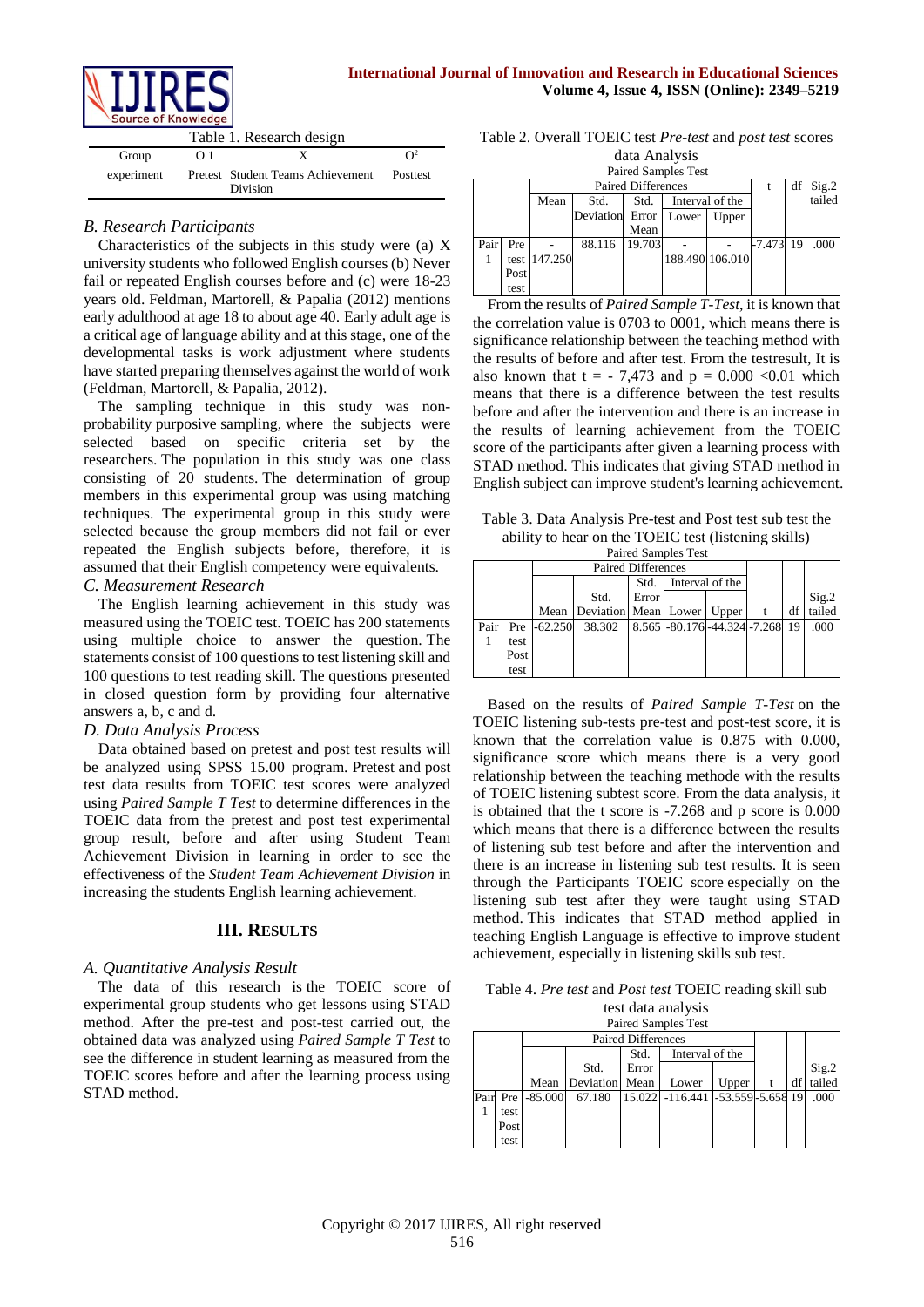From the results of *Paired Sample T-Test* on the TOEIC reading sub tests pre-test and post-test score, it is known that the correlation value is 0.460 with the significance score is 0.041. It means that there is a correlation between the teaching methode with the results of reading Student skills, eventhough the correlation is not too strong. From the data analysis, it is obtained that the t score is-7.268 and p score is  $0.000$  (<0.01) which means that there is a difference between the results of the reading sub-test score before and after the intervention using STAD method and there is an increase in reading sub test results. This indicates that STAD method applied in English Language teaching is effective to improve student achievement, especially in TOEIC reading skill sub test.

## *B. Discussion*

From data analysis calculation, the overall Toeic test score showed that appliying STAD method in English language subject can improve student achievement. it can be seen that the results of this study is in line with the statement of Slavin (2006) [272] that mention the *Student Teams Achievement Division* is a form of effective cooperative learning method. Slavin (2006) [272] and Santrock (2011) [343] also explained that cooperative learning can improve student learning outcomes in various subjects. Santrock (2011) [343] explains further that the *Student Teams Achievement Division* is very effective in learning situations with specific goals or problems with specific answers, such as math, language, geography and science. English courses with measurent test for learning achievement using TOEIC score is a form of learning situation with specific goals and specific answers because TOEIC test use multiple choice for the answer. This study results support the discovery of Glomo-Narzoles (2015) [6] which states that the *Student Teams Achievement Division* has a positive influence on the English learning results.

More specific, the results of this study indicate the aplication of STAD methods in English courses is effective to improve student achievement, especially on listening skill sub test. Research with STAD strategy performed by Cahyaningrum (2012) [119] with the title "The Effectiveness of Student Teams-Achievement Divisions/ STAD (Compared with Lecture Method) in Teaching Listening of Students' Self-Esteem" shows that Student Teams-Achievement Divisions/ STAD is more effective to teach listening skills*.* This study mention that students with high self-esteem have better listening skills and there is relationship between STAD teaching methods with *selfesteem.*

Dulay and Burt explained that affective filters play a role in blocking inputs used in language acquisition. Those obstacle filters are variety of obstacles that occur in the operationalization of LAD (The Language Acquisition Devices). LAD is a language acquisition tools. It consists of motivational learning environment, low anxiety and an optimal (positive) self-esteem. Those variables have a low affective filter so the learning inputs can be used optimally to improve language acquisition (Krashen, 2009) [31]. Cooperative learning can minimize affective filters as reported by Orariwatnakul & Witchadee (2012) [93].

Orariwatnakul & Witchadee (2012)[93] mentioned that affective learning provides a secure learning situation with opportunities to discuss, create and think in groups rather than one person directly perform alone in the classroom.

While on the reading skill subtest, this research shows that the application of STAD method in English subject is effective to improve student achievement, especially in TOEIC reading skill sub test. The Chusnatayaini and Wulandari (2013) [1] studies also show that students with high self-esteem have better reading skills in English and the experimental results show that peer tutors can improve students' reading ability because they can improve their self esteem. One of the learning components in the STAD is a team study where peers in the group study together and also teach their teammate (Slavin, 2006) [257]. STAD as a form of cooperative learning method can also improve the self esteem of the students in learning (Slavin, 2006) [262]. In the Aprianti (2013) research [9-11], is is stated that students' reading ability can be improved through learning by STAD technique because students' attitude and motivation become positive during teaching and learning process using STAD method. Those changes support the students' reading skill learning (Aprianti, 2013) [9-11].

# **IV. CONCLUSION**

From these results, it was concluded that the research hypothesis can be accepted. There are differences in English Language of student achievement who were taught using *Student Teams Achievement Division.* From the data analysis, we can conclude that STAD method in English subject can improve student's learning achievement. Furthermore, based on the TOEIC score which become the standard of student achievement in English subject, there are differences on both TOEIC test subtests, listening and reading ability, between pretest and post test score. The score on both subtest are increased after the students were taught using STAD method.

With regard to the above conclusions, the suggestions can be given as follows:

- *1. Theoretical / Academic Aspects*
- a. The results of this study can be used as a reference for next researchers in the future to improve learning achievement, especially English language courses.
- b. Further researchs on the method of Student Teams Achievement Division are suggested to equipped the research with a control group so the results obtained would give more comprehensive comparison.
- *2. Practical Aspects*
- a. Research results can be a good source of reference as an alternative way of teaching, especially in English language learning.

#### **REFERENCES**

- [1] Amaliah, D. (2015, May). The Development of Local Content as one of the Strategies Facing the ASEAN Economic Community (AEC). Paper presented at the Universitas Indraprasta PGRI National Seminar Proceeding, Jakarta, INA.
- [2] Aprianti, NPT. (2014). *Improving Reading Comprehension through Students Team Achievement Division of the Seven Grade*